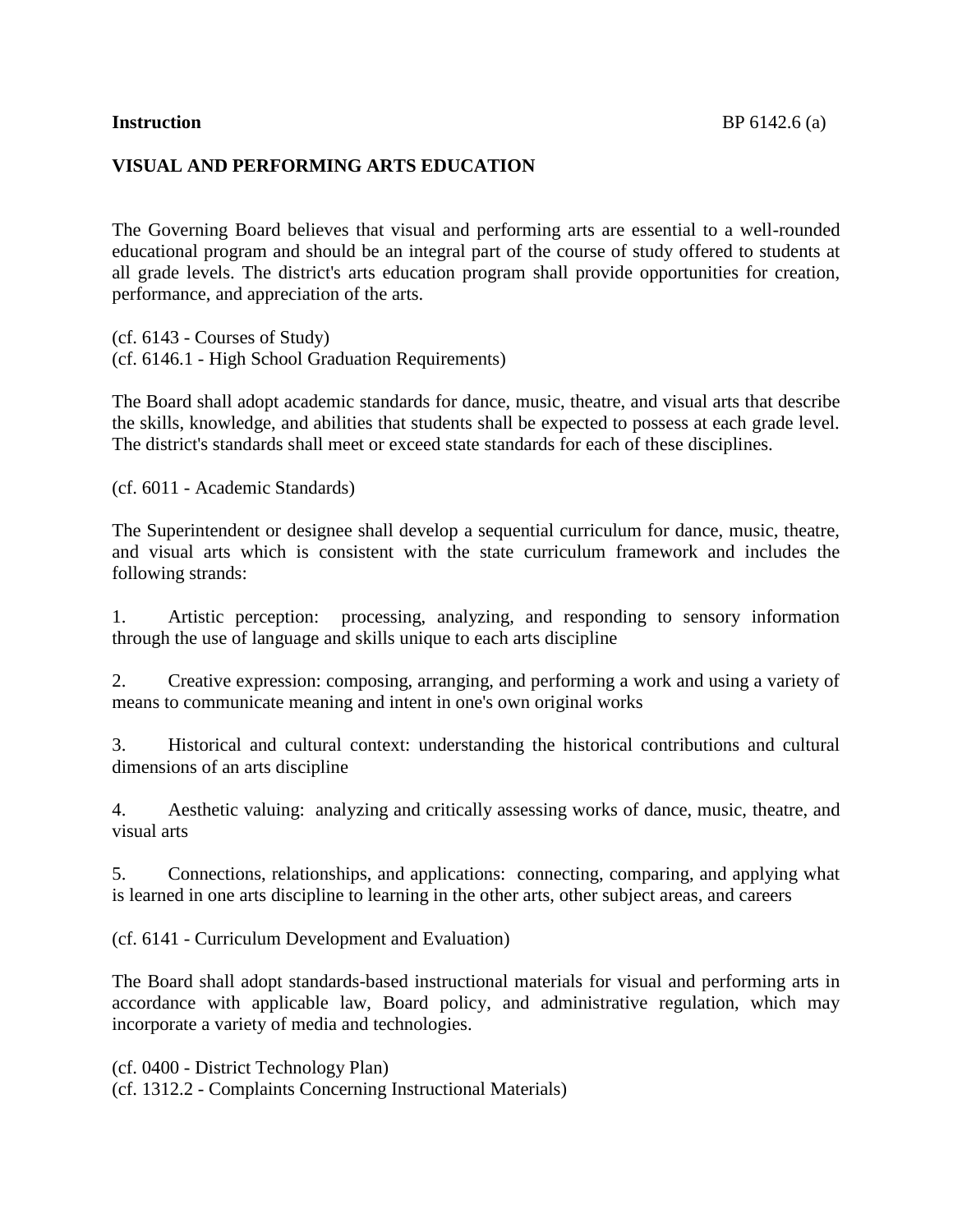## **VISUAL AND PERFORMING ARTS EDUCATION** (continued)

(cf. 6161.1 - Selection and Evaluation of Instructional Materials)

- (cf. 6161.11 Supplementary Instructional Materials)
- (cf. 6161.3 Toxic Art Materials)
- (cf. 6162.6 Use of Copyrighted Materials)
- (cf. 6163.1 Library Media Centers)

As appropriate, the Superintendent or designee shall provide a standards-based professional development program designed to increase teachers' knowledge of and ability to teach the arts and to implement adopted instructional materials.

(cf. 4131 - Staff Development)

The Superintendent or designee shall encourage the integration of community arts resources into the educational program. Such resources may include opportunities for students to attend musical and theatrical performances, observe the works of accomplished artists, and work directly with artists-in-residence and volunteers. In addition, the Superintendent or designee may collaborate with community organizations to share resources and seek grant opportunities.

- (cf. 1230 School-Connected Organizations)
- (cf. 1240 Volunteer Assistance)
- (cf. 1260 Educational Foundation)
- (cf. 1700 Relations between Private Industry and the Schools)
- (cf. 3290 Gifts, Grants and Bequests)
- (cf. 6020 Parent Involvement)
- (cf. 6153 School-Sponsored Trips)

The Superintendent or designee shall regularly evaluate the implementation of arts education at each grade level and report to the Board regarding its effectiveness in enabling students to meet academic standards.

(cf. 0500 - Accountability) (cf. 6162.5 - Student Assessment)

Legal Reference: EDUCATION CODE 8950-8957 California summer school of the arts 32060-32066 Toxic art supplies 35330-35332 Field trips 51210 Course of study, grades 1-6 51220 Course of study, grades 7-12